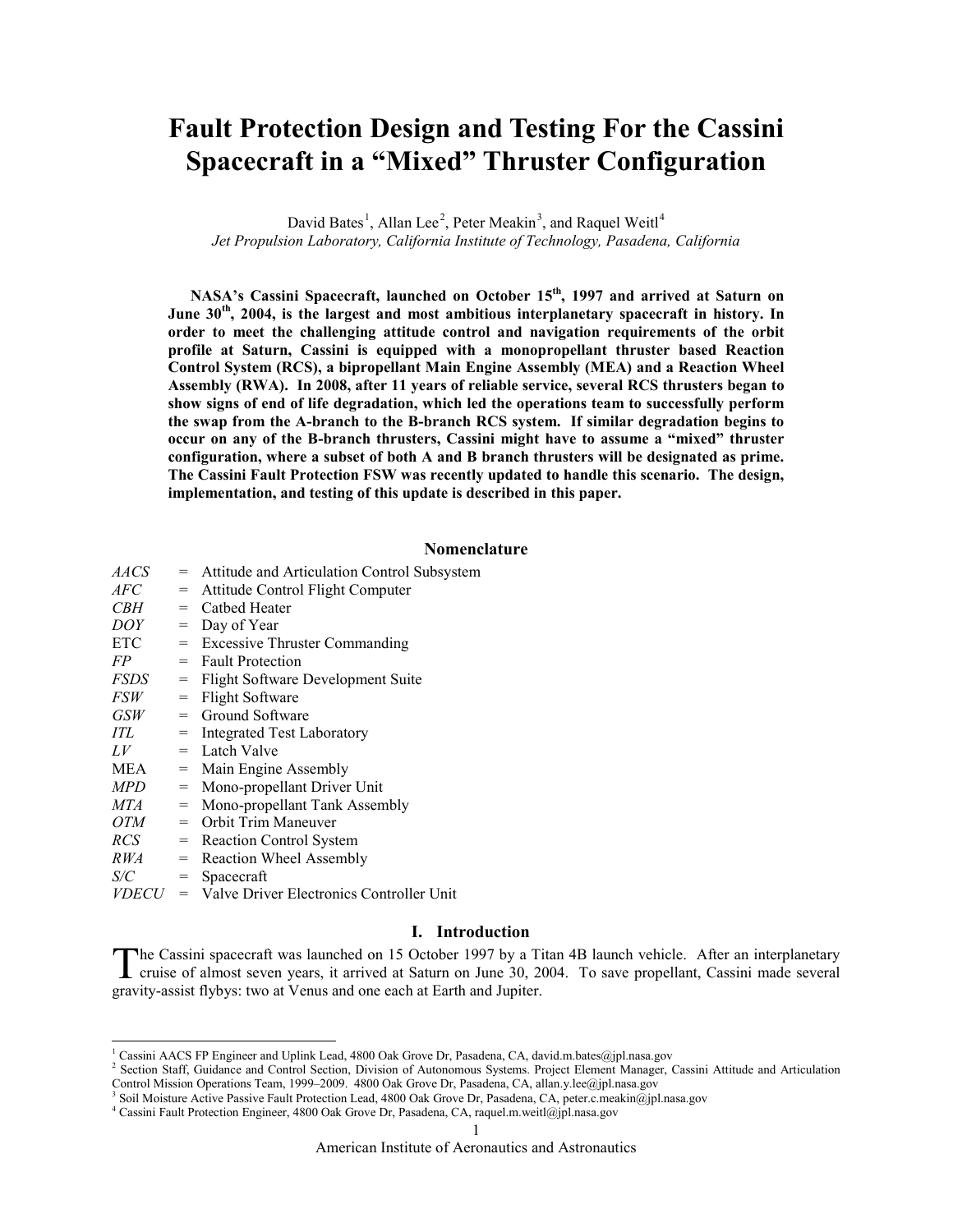In order to meet the attitude control and navigation requirements of the orbit profile at Saturn, Cassini is equipped with a bipropellant Main Engine Assembly (MEA), a monopropellant thruster-based Reaction Control System (RCS), and a Reaction Wheel Assembly (RWA). The Main Engine is generally used for large maneuvers requiring a translational change in velocity (delta V) of more than  $0.3$  m/sec. The RCS thrusters are used for smaller maneuvers, and for special instances of attitude control. The RCS thrusters have more control authority than the RWA, and for this reason they are used to control the spacecraft during low altitude Titan flybys, in order to maintain attitude control in the presence of Titan atmospheric torque. The RCS system is also needed to maintain attitude during momentum biases of the RWAs, which are performed periodically to optimize the RWA momentum vector to minimize wheel rate regimes that are deemed unhealthy. The RWA subsystem controls the attitude for most other situations, as it provides more stable and precise pointing control, and does not consume hydrazine.

## **II.** Cassini Reaction Control Subsystem Description

Cassini has two independent branches of monopropellant hydrazine RCS thrusters<sup>1</sup>, a prime and offline backup, each capable of providing translational velocity changes and maintaining complete 3 axis control. The arrangement of the thrusters with respect to spacecraft coordinates is shown at left in Fig 1.

The RCS thrusters are separated into four clusters based on location, such that the A-branch thrusters are essentially collocated with their corresponding B-branch thrusters. Each thruster has a pair of redundant catalyst bed heaters (CBH), with temperature sensors located at the thruster inlets and catalyst bed heater locations. The A-



**Figure 1. Cassini RCS Thruster Orientation.** 

dedicated backup.

branch Z-facing thrusters have combustion chamber pressure sensors, a feature that is unique for monopropellant thrusters of this size.

The Z-facing thrusters are not coupled, so usage of these thrusters for attitude control imparts a translational change in velocity that must be accounted for in the trajectory design.

Both 'A' and 'B' branches share the same helium pressurized monopropellant hydrazine fuel tank, which made use of a single helium pressurant recharge bottle in 2006. The system is not regulated, and has been operating in blow down mode ever since. Downstream of the helium pressurized hydrazine tank, the system is entirely redundant. Both thruster branches are isolated from the pressurized hydrazine tank via latch valves  $(LV)$ , with  $LV$  40 set to open at launch for the 'A' branch, and LV 41 closed at launch, such that the 'B' branch thrusters remained unused (see Fig 2). The  $A$  branch was designated the prime branch at launch. The intention was to keep branch 'B' as an unused,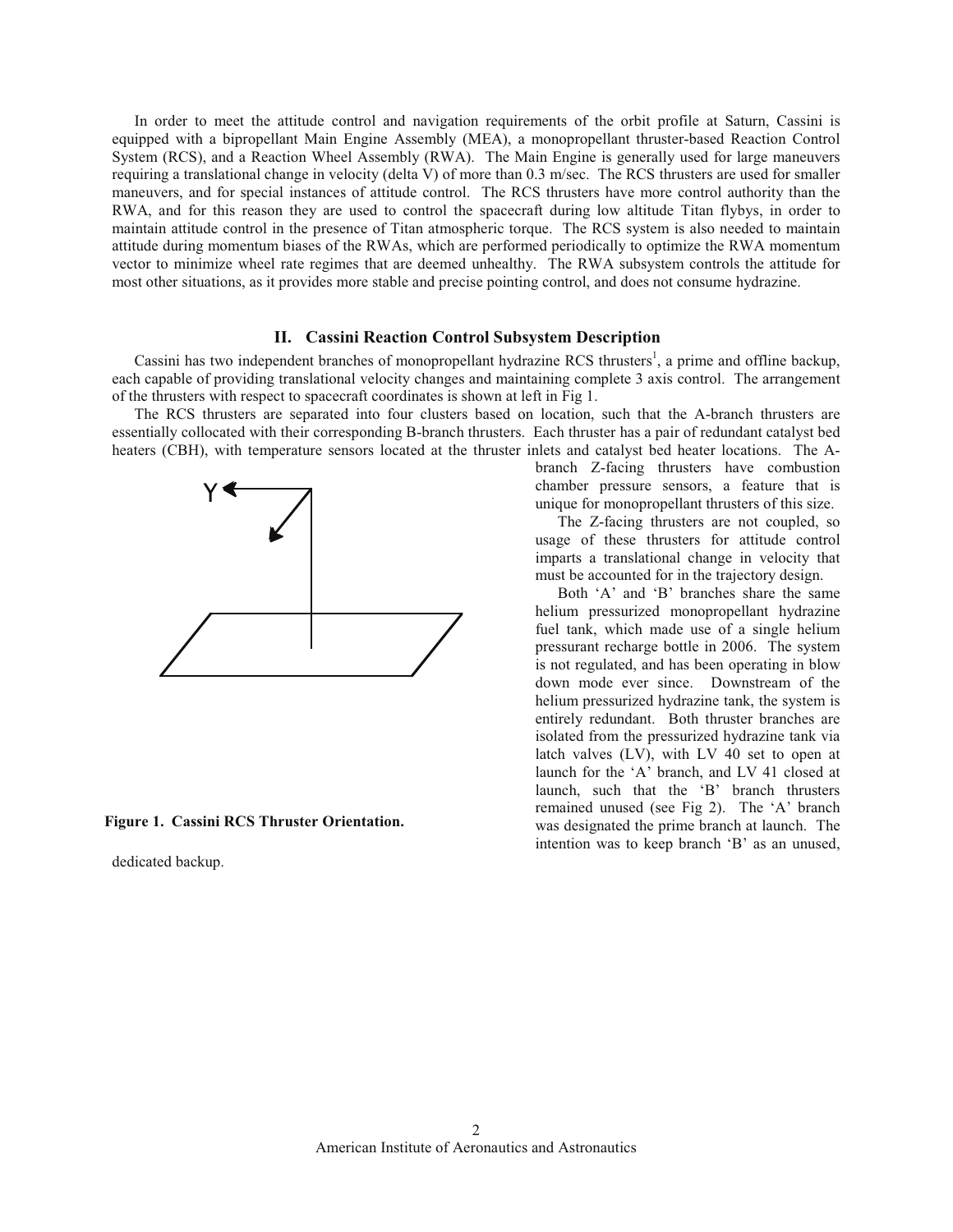

The RCS hardware consist of redundant cross strapped Valve Drive Electronics Control Units (VDECU) and Mono-prop Drivers (MPD), which control the thruster valves, required catbed heaters, as shown in figure 3. MPD A controls latch valve 40 for the 'A' Branch, and MPD B controls LV 41 for the 'B' branch.



Current FSW designated prime shown in blue

# **Figure 3. RCS Hardware Driver Block Diagram**

In October 2008, two of the eight A-branch RCS thrusters, which had been used flawlessly since launch for 11 years as the prime set, began to show signs of degradation. <sup>3</sup> One of the recommendations from the Cassini

> American Institute of Aeronautics and Astronautics 3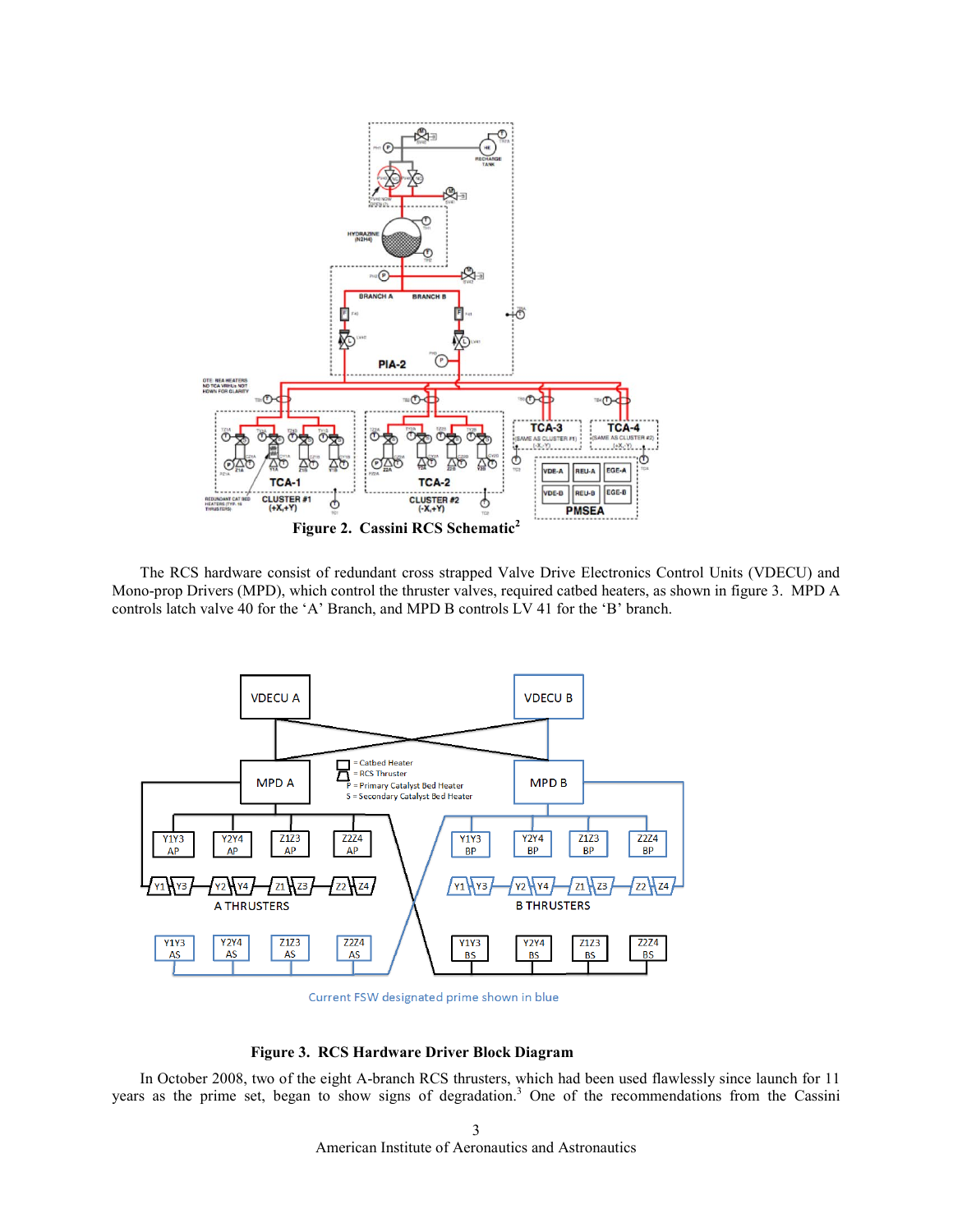propulsion team was an in-flight swap to the backup thruster B-branch, because this branch had never been used in flight, and thus had pristine thrusters and catalyst beds. The swap to the 'B' thruster branch was completed in flight over the course of nine days in March 2009.<sup>2</sup> Cassini continues to operate flawlessly on the B-branch, but if degradation occurs on any of the thrusters in this branch, we may be forced to adopt a "mixed" branch configuration, with some of the A-branch thrusters being used with some of those from the B-branch.

## **III. Problem with AACS Fault Protection In "Mixed Mode"**

The Cassini attitude control flight software is capable of supporting such a "mixed" thruster configuration. All that is needed is to designate which set of thrusters on these two thruster branches is prime. The original fault protection logic, however, was not capable of properly handling a mixed branch configuration. The AACS FSW version A8.8.0 was recently updated to improve the FP handling of thruster faults in the mixed branch configuration. This new version was called A8.9.0.

If a thruster leak is detected in a mixed thruster configuration, the fault protection logic of the old Cassini flight software (version A8.8.0) will swap to an "all B branch" thruster configuration and close the A-branch latch valve (LV40). This is the correct response if the leaky thruster is from the A-branch. If, however, the leaky thruster is from the B-branch, the current "all B-branch" fault protection response will not shut off the monopropellant latch valve associated with the problematic thruster, and the fault will not be mitigated. Hydrazine will be still leaking out of the leaky B-branch thruster.

This limitation of the A8.8.0 flight software build was rectified in the A8.9.0 flight software build (that was uploaded on the Cassini spacecraft on December 12, 2012). The new fault protection logic design (for mixed thruster configuration) is described in this paper.

## **IV. Design of Mixed Branch Fault Protection**

Although the Cassini fault protection design is not required to be tolerant to multiple failures, provisions should be made in the event of reasonable and recoverable future failures of the thruster system. No design provisions are made for failure modes which Cassini lacks the hardware redundancy to mitigate. An example of which would be permanent thruster leaks on both thruster branches. In the event of a leak on both thruster branches, or a failure of both mono-propulsion drivers (MPDs), orbit maintenance will not be possible and the mission science will not be possible. Additionally, the fault protection design has assumed that there is no more than a single "hard" thruster failure per thruster branch, where a hard thruster failure is defined as complete loss of thrust. Partial thrust degradation (such as exhibited by the Z3A and Z4A thrusters) is acceptable and recoverable.

Autonomous detection of a leaking hydrazine thruster was of particular importance to the Cassini mission due to the risk of the wasting vital hydrazine propellant after a leak occurs. Early in the mission, communication with Cassini occurred only once per week. Other critical periods where delayed leak detection was considered especially threatening were the approach to the Earth flyby in August 1999 and during Saturnian tour operations. The Cassini fault protection design includes three leak detection error monitors, one for each spacecraft body axis, which monitor for excessive thruster commanding (ETC). These monitors compare expected angular momentum accumulation with estimates of commanded RWA and RCS control quantities. If deviations rapidly accumulate, a leak detection error monitor will trigger and fault protection response will occur (see Reference 4).

In response to an excessive thrusting error, the onboard fault protection will attempt a number of corrective actions including swapping to the backup sun sensor assembly (SSA), stellar reference unit (SRU), inertial reference unit (IRU), valve driver electronics control unit (VDECU), backup thruster branch, and calling system Safing. The appropriate corrective action is selected based upon a tier count parameter which increments each time an excessive thrusting condition is detected. At a high level, the pre-AACS FSW 8.9.0 FP design takes the actions described in table 1.

| Tier   FP Action Taken                | <b>Relevant Parameters which govern FP</b><br>behavior |
|---------------------------------------|--------------------------------------------------------|
| Reset monitors, request System Safing |                                                        |
| Reset monitors, request System Safing |                                                        |
| Reset monitors, request System Safing |                                                        |
| Reset monitors, request System Safing |                                                        |

**Table 1: Pre AACS A8.9.0 FSW Fault Protection Behavior**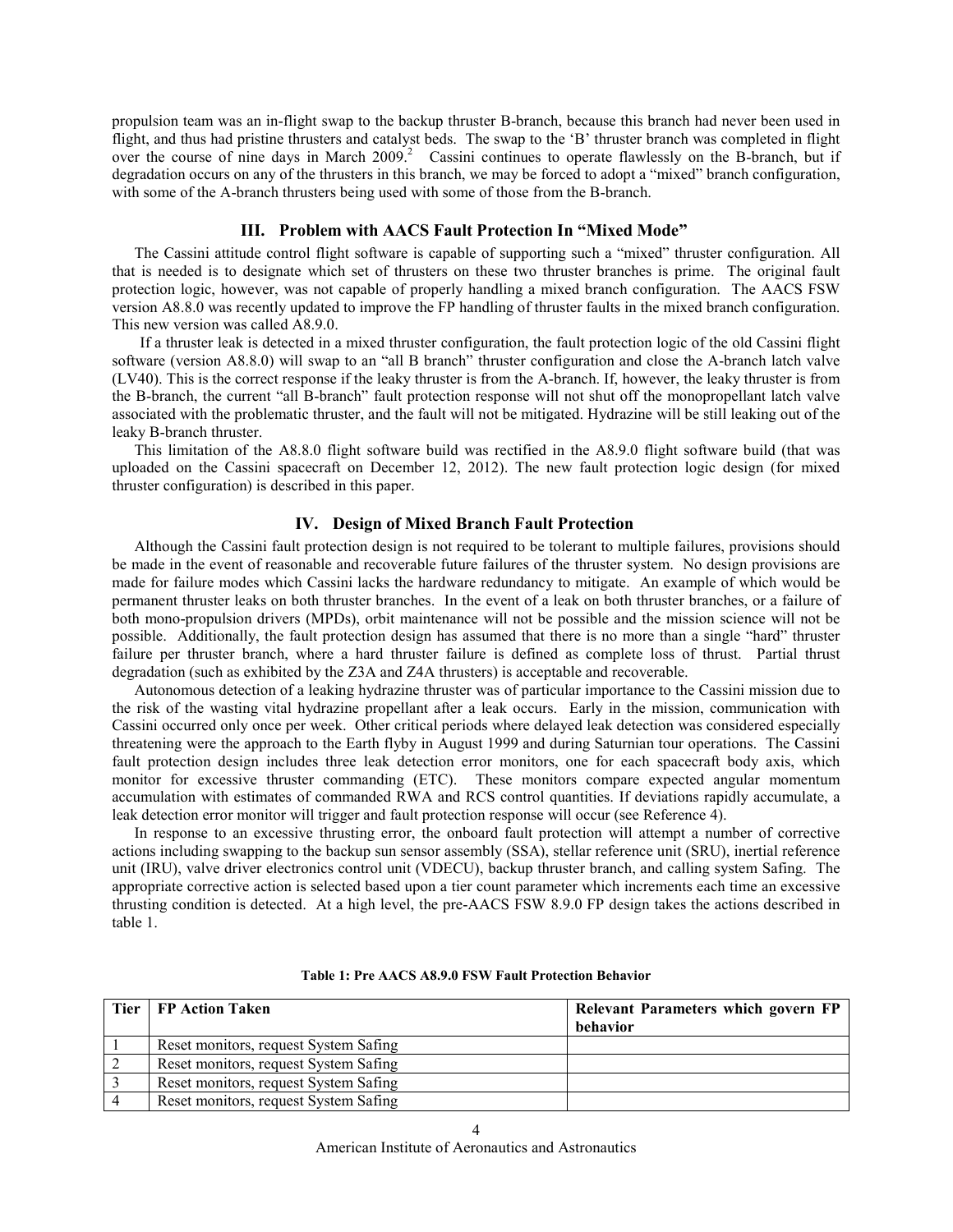|       | Reset monitors, request System Safing                          |                         |
|-------|----------------------------------------------------------------|-------------------------|
|       | Swap thruster branches*, reset monitors, request System Safing | Swap Thrusters $2n = 6$ |
|       | Swap VDECU, reset monitors, request System Safing              | Swap VDECUs $2n = 7$    |
| 8     | Swap IRU, reset monitors, request System Safing                | Swap IRUs $2n = 8$      |
| -9    | Swap SRU, reset monitors, request System Safing                | Swap SRUs $2n = 9$      |
| 10    | Swap SSA, reset monitors, request System Safing                | Swap_SSAs_ $2n = 10$    |
| $11+$ | Reset monitors, request System Safing                          |                         |

\*After the thruster branch swap a thrusters\_swapped flag is set to true and the onboard FP will not swap thruster branches again while that flag is set.

On the  $6<sup>th</sup>$  tier of the FP response to a excessive thrusting error the onboard fault protection will swap thruster branches and close the latch valve to the backup thruster branch (either LV-40 or LV-41). Following the closure of the appropriate latch valve, the FP will issue a 7PAUSE DROP command, which will force AACS to drop inertial attitude knowledge and reacquire attitude knowledge using the updated prime suite of sensors, actuators, and related hardware. Figure 4 illustrates the Cassini AACS mode transition diagram and the applicable transitions between modes.



**Figure 4. Cassini AACS Mode Transition Diagram5**

Closing the upstream latch valve will stop a thruster leak and is the appropriate corrective action, but the challenge is to determine which latch valve to close. Additionally, the on-board FP will not swap thrusters a second time after it swaps for the first time. Three main design change options were considered to protect against a leaky thruster while in a mixed thruster configuration.

 The first option considered was to close both upstream latch valves LV-40 and LV-41 to isolate all thruster leaks on both thruster branches and transition to a new RWA-based Safing mode. This provides robust mitigation to the widest range of thruster failures, but requires significant amount of design changes and testing. The AACS design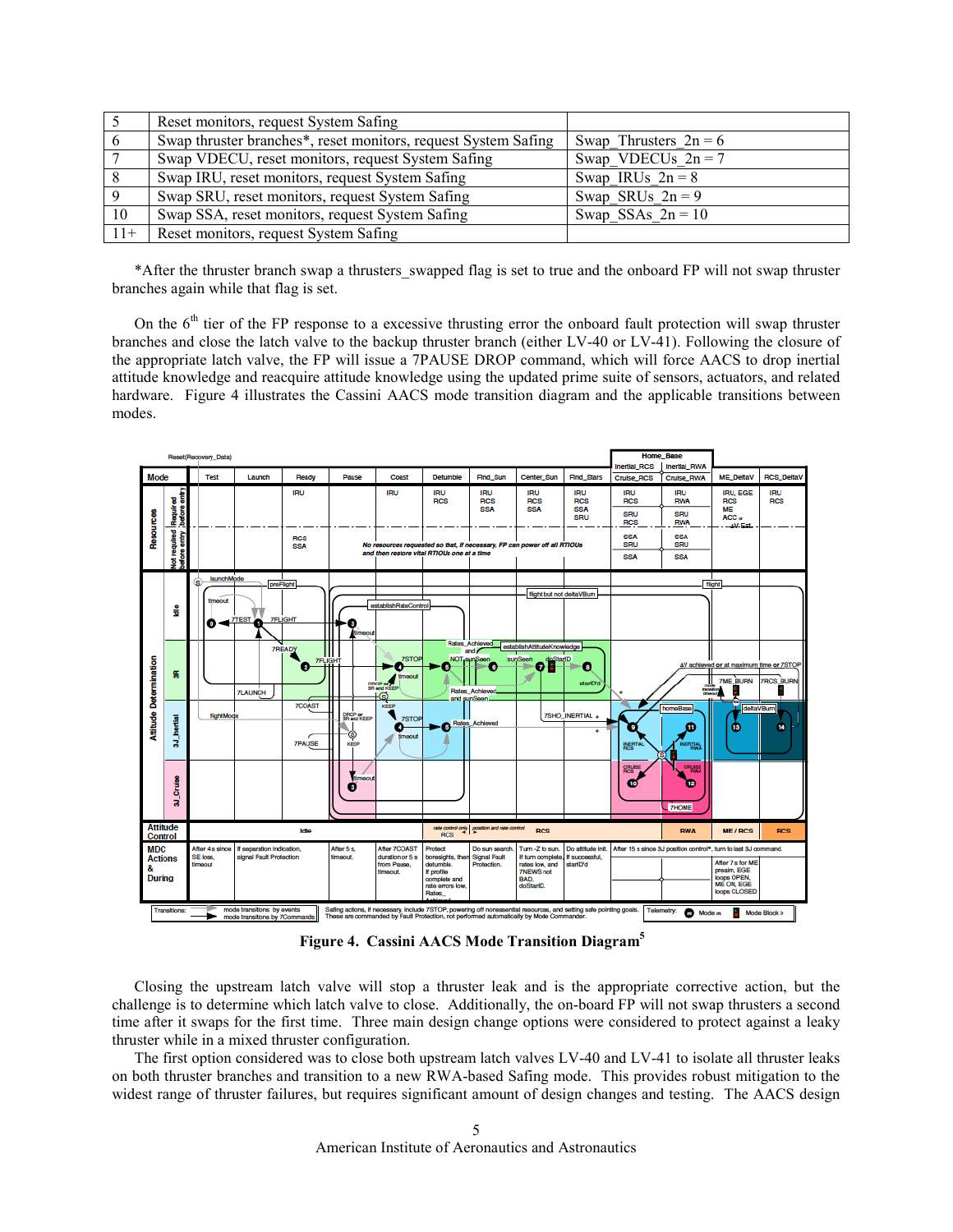which has undergone thorough testing and has been stable with over fifteen years of flight experience, always uses the RCS control system to detumble the spacecraft (bring body rates under control), find the sun, point to the sun, find stars (to re-establish 3-axis attitude knowledge) and finally slew to a "safe" attitude (typically HGA to Sun with SRU pointing at an unobstructed star field) to allow communication with ground controllers. The AACS design does not have the capability to perform these actions under RWA control. Significant re-design work would be required to establish an RWA-based recovery path. Additionally, the analysis and testing involved to ensure that the RWA system can always achieve these goals under a range of credible non-zero system momentum conditions would be difficult to bound. Given the low likelihood of a thruster leak scenario, the implementation complexity, and the relatively robust quantity of hydrazine remaining onboard, the option to close both LV-40 and 41 and use RWA control was not selected to mitigate the vulnerability to a leak while in mixed thruster branch operation.

The second option considered was to design the fault protection to diagnose which thruster is leaking, close the latch valve on that leaking thruster branch, and recover via the nominal RCS-based Safing design with the other branch of thrusters. This method maintains the same tiering for the subsequent tier count of the retry attitude initialization response, but it requires logical changes to the diagnosis step of the activation rules and a modification of the retry attitude initialization response. Furthermore, there are concerns about the accuracy of the diagnosis being able to uniquely and unambiguously determine which thruster is leaking. The complexity of the required design and the risk of a false diagnosis being fatal led us away from this option.

The last option is the simplest, and is the one implemented in the AACS A8.9.0 FSW build. Swap thruster branches twice, if needed, instead of the baseline one time. This required a modification of internal count parameters and minor logic changes to the swap thrusters response, in order to close LV-40 and swap to the Bbranch thrusters on the  $6^{th}$  tier of FP action, and to open LV-40 and close LV-41 and swap to the A-branch thrusters on the  $7<sup>th</sup>$  tier of FP action. In the event of a thruster leak on branch B, fault protection actions will swap to an all Bbranch set of thrusters on the  $6<sup>th</sup>$  tier of the response. This action will not mitigate the thruster failure in this case, but the next tier ( $7<sup>th</sup>$  tier) of FP actions will swap to the A-branch thrusters, and close LV-41, which will mitigate the thruster leak. In the event of a thruster leak on branch A, the FP actions will swap to an all B-branch set of thrusters on the  $6<sup>th</sup>$  tier of the response and mitigate the leak.

| <b>Tier</b>    | <b>FP Action Taken</b>                                        | Relevant Parameters which govern FP<br>behavior |
|----------------|---------------------------------------------------------------|-------------------------------------------------|
|                | Reset monitors, request System Safing                         |                                                 |
| 2              | Reset monitors, request System Safing                         |                                                 |
| 3              | Reset monitors, request System Safing                         |                                                 |
| $\overline{4}$ | Reset monitors, request System Safing                         |                                                 |
| 5              | Reset monitors, request System Safing                         |                                                 |
| 6              | Swap thruster branches, reset monitors, request System Safing | Swap Thrusters $2n = 6$                         |
|                | Swap thruster branches a second time, reset monitors,         |                                                 |
|                | request System Safing                                         |                                                 |
| 8              | Swap VDECU, reset monitors, request System Safing             | Swap VDECUs $2n = 8$                            |
| 9              | Swap IRU, reset monitors, request System Safing               | Swap IRUs $2n = 9$                              |
| 10             | Swap SRU, reset monitors, request System Safing               | Swap SRUs $2n = 10$                             |
| 11             | Swap SSA, reset monitors, request System Safing               | Swap SSAs $2n = 11$                             |
| $12+$          | Reset monitors, request System Safing                         |                                                 |

**Table 2: AACS A8.9.0 FSW Fault Protection Behavior** 

Although the selected option to swap thruster branches twice requires the least code modification, there are some drawbacks from a hydrazine usage perspective. In the event of a thruster leak on the A-branch thrusters, it takes the on-board fault protection an additional tier of response to mitigate the thruster leak. As described in reference 4, the excessive thruster commanding error monitor uses the Euler equation to detect unexpected accumulation of angular momentum (which is diagnosed as a thruster leak). Based on the design of the monitor and the onboard threshold, the additional hydrazine lost by not mitigating a B-branch thruster leak until the  $7<sup>th</sup>$  tier, as compared to the 6<sup>th</sup> tier, was determined to be insignificant.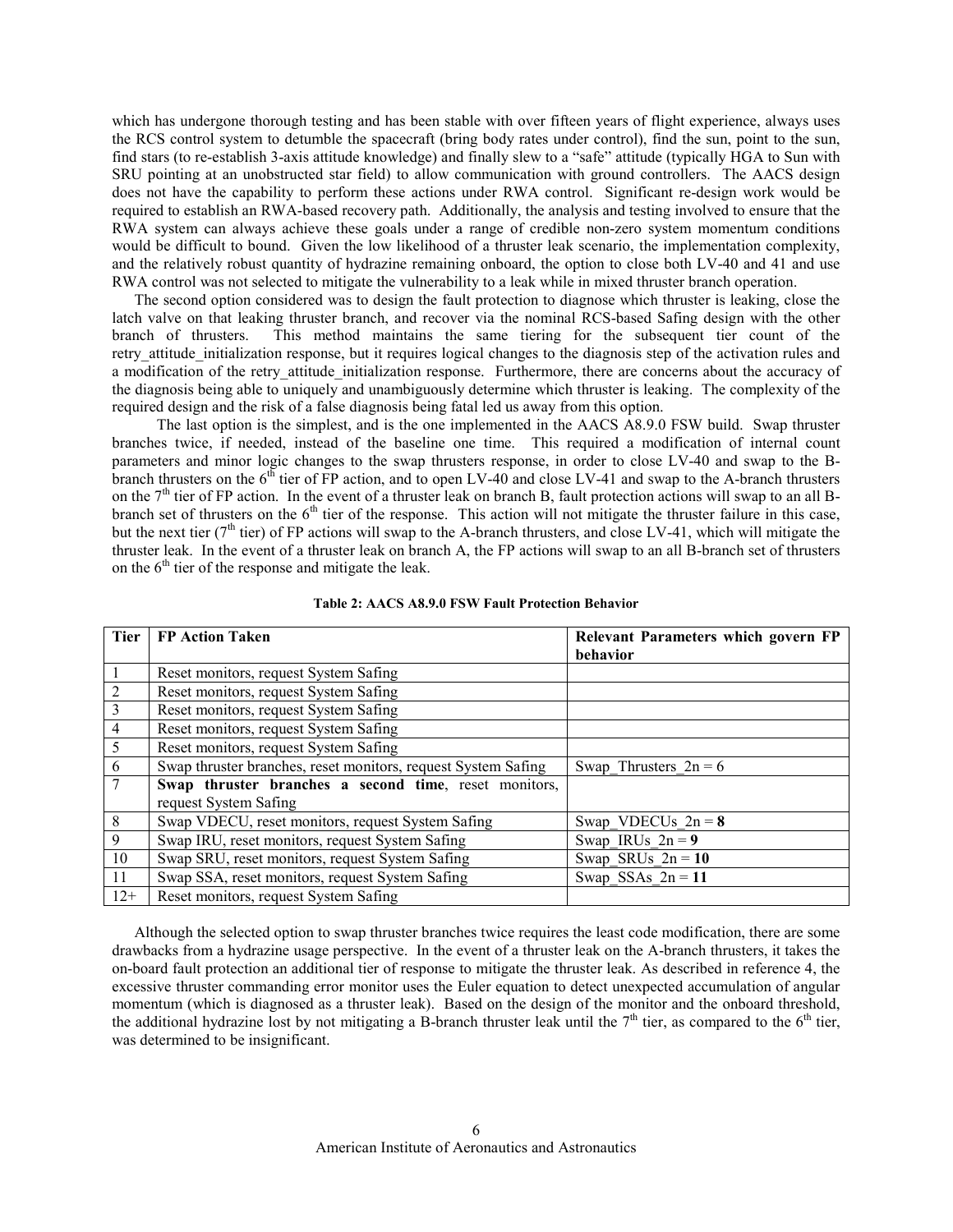## **V. Mixed-branch RCS Fault Protection Test Design**

Every time an update is planned to the AACS FSW, an extensive amount of testing is performed on multiple platforms to verify the proper design and implementation of the update. In addition to the standard acceptance and regression tests that are performed for every new version of FSW, new test cases were designed that specifically targeted the mixed branch FP changes that were made for FSW version A8.9.0. We wanted to stress the system, looking for possible weaknesses in the design and implementation, whereby undesirable fault responses might occur in the presence of multiple or extremely unlikely faults. In other words, we wanted to test the boundaries and limitations of the system.

The first thing considered in the design of the test suite was the configuration of the spacecraft to be used in the tests. Since Cassini has a total of 16 RCS thrusters from which a subset of 8 are used at any one time (see figure 1), it would be virtually impossible to perform every test with every possible permutation of mixed branch thruster configuration. We chose to make use of three mixed branch thruster configurations (see table 3) in our testing, making sure to include an intelligent representation of Z thrusters, because they are unbalanced, and Y thrusters, because they are balanced (see figure 1).

|                  | Configuration #1 | Configuration #2 |                  |          |                 |
|------------------|------------------|------------------|------------------|----------|-----------------|
| <b>Thrusters</b> | A-branch         | <b>B-branch</b>  | <b>Thrusters</b> | A-branch | <b>B-branch</b> |
| Z1               | Prime            | Degraded         | Ζl               |          | Prime           |
| 72               |                  | Prime            | Z <sub>2</sub>   |          | Prime           |
| 73               | Degraded         | Prime            | Z3               | Degraded | Prime           |
| 74               | <b>Degraded</b>  | Prime            | 74               | Degraded | Prime           |
| Y1               |                  | Prime            | Y1               |          | Prime           |
| Y2               |                  | Prime            | Y2               | Prime    | Degraded        |
| Y3               |                  | Prime            | Y3               |          | Prime           |
| Y4               |                  | Prime            | Y4               |          | Prime           |



The reader will remember that the A branch  $Z3$  and  $Z4$  thrusters have degraded in flight<sup>3</sup>, which is why both of the test configurations make this assumption. The configurations are intentionally biased toward having most of the B branch thrusters designated as FSW prime, since this is the most likely scenario, given that that A branch thrusters have seen the most use in flight.

As for the spacecraft mass properties and thrust values to use in testing, we decided to use the values predicted for the year 2015, since this is half way between the present time and the end of the mission, in 2017. All other spacecraft hardware states such as RWA configuration, propulsion latch valve positions, star tracker and sun sensor power states, etc., set to match the current operational state of the spacecraft.

Once the set of test configurations was defined, individual test cases were designed to make sure the software change performed as expected in various nominal operational scenarios, as well as with the introduction of realistic and extreme faults.

A description of some of the fault protection test cases, along with the objectives of performing these sets of tests are explained below:

- 1. A- or B-branch RCS thruster is stuck open or closed. The objective of performing this set of test cases is to verify that the on-board FP design will switch to the thruster branch without the stuck open (or closed) thruster. Moreover, the LV (LV-40 or LV-41) for the thruster branch with that stuck open/closed thruster is commanded closed, to stop the leak in those stuck open test cases.
- 2. VDECU, MPD, or LV faults. Determine that the on-board FP design will replace the failed MPD (or VDECU or LV) using its backup. Thereafter, the failed equipment is powered off.
- 3. RWA fault. Verify that the on-board FP design will transition from the Inertial\_RWA to Inertial\_RCS attitude control mode in the presence of a permanent RWA fault. Thereafter, the mixed-branch thruster set will slew the S/C to an Earth-pointed attitude. All RWAs are powered off. But both MPDs (which are needed for the mixed-branch RCS thruster configuration) will stay powered on.
- 4. Non-AACS Fault Induced Safing. Verify that after an AFC reset, the FSW designated prime states of the thruster configuration (thrusters, CBH, MPD, and VDECU) will be maintained via the recovery data. FP will successfully slew the S/C to the Safing attitude using the mixed-branch thrusters. Both MPD (that are needed for the mixed-branch RCS thruster configuration) will stay powered on.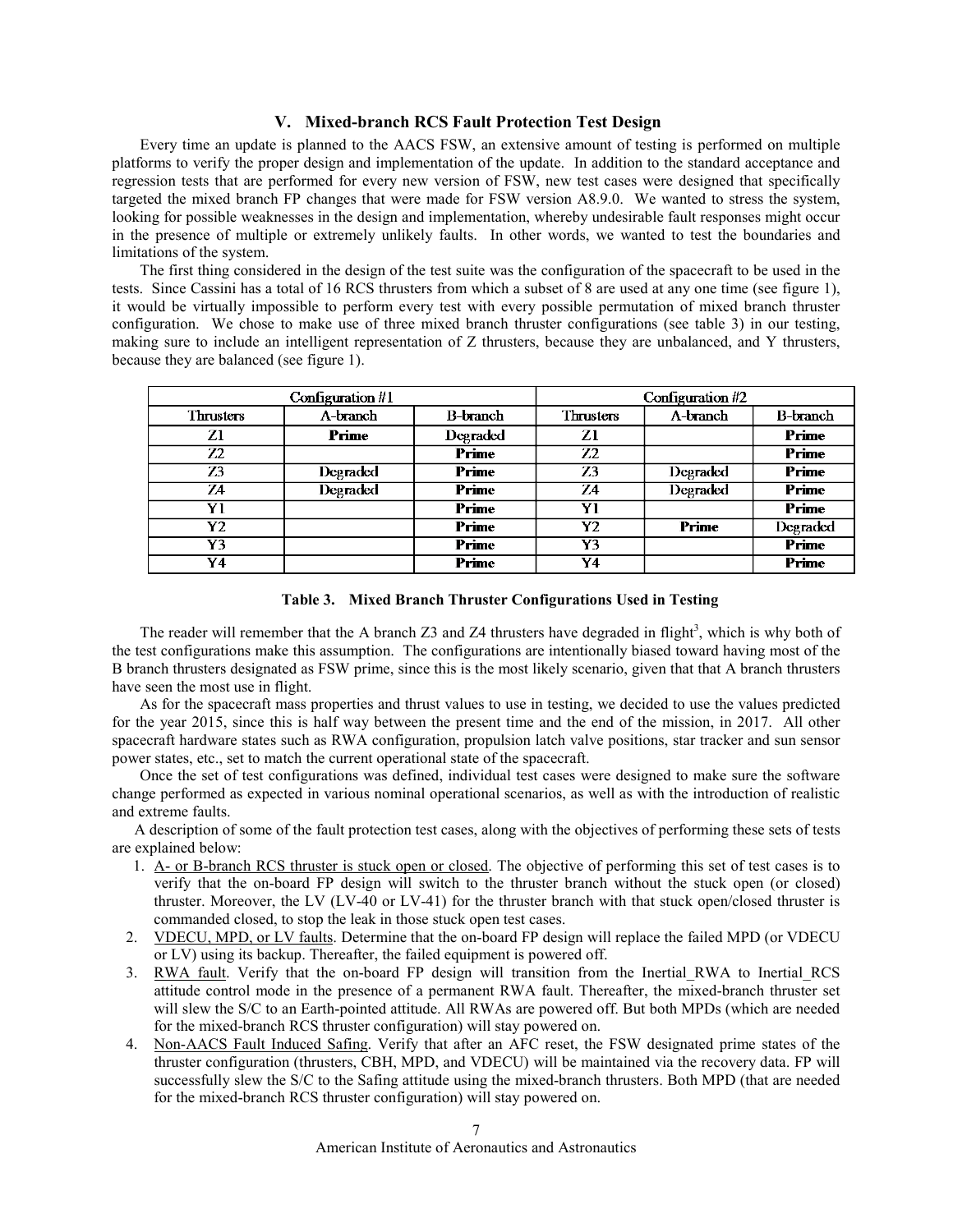- 5. Catbed Heater Fault. Confirm that the on-board FP design will successfully replace the faulted prime CBH using their secondary counterparts.
- 6. Attitude Determination Functional Failures. These test cases are all members of the FP regression test set. They check out several safety net response scripts. The objective of this set of test cases is to ascertain that actions taken by these scripts could be supported by a mixed RCS thruster configuration.

# **VI. Test Implementation**

The AACS team made use of two hardware platforms for testing the new version of the FSW, with hundreds of test cases emphasizing regression and new functionality. Both platforms have advantages and disadvantages. The AACS team members used discretion in assigning the proper test case to the proper test environment.

## **A. Cassini Test Platforms**

The two main test platforms available to the AACS engineers are the Flight Software Development System (FSDS) and the Integrated Test Laboratory (ITL).

FSDS is a workstation-based simulation without any hardware in the loop<sup>7</sup>. It runs a compiled version of the FSW, with all the hardware and environmental inputs simulated. It runs relatively quickly, approximately 8 times real time, and can be scripted with multiple instances running at the same time. The scripting capability allows for easy repeatability and updating of tests, which makes regression testing of new versions of FSW much easier to design, execute, and evaluate. The use of a tool like FSDS allowed us to run and evaluate hundreds of test.

 The ITL is a very high fidelity system mode integrated hardware test facility, with the AACS FSW running on a flight spare Avionics Flight Computer (AFC), and multiple flight spare avionic hardware units in the loop<sup>8</sup>. The ITL platform is very flight like, and as such is very resource intensive. It can only run one test at a time in real time, and takes several hours to boot up and prepare each test. This effectively limited us to a few dozen tests performed in the ITL.

#### **B. Interesting Results**

First and foremost, the results of the testing showed the mixed branch fault protection design and implementation to be a success. It is robust and effective in isolating thruster leaks quickly, without causing unnecessary thruster swaps in response to faults that are not thruster related, in the vast majority of cases. Regardless of the initial thruster configuration, the spacecraft proved capable of recovering from a hydrazine leak by isolating the faulted thruster branch and continuing operation on the spare branch.

There were extreme scenarios, however, whereby unexpected or undesirable results occurred, but they were deemed so unlikely, or there are operational workarounds to mitigate their effects, that further changes to the FSW was not necessary.

1) Phantom Momentum Induces False Excessive Thruster Commanding Fault Trip

In extreme fault cases, a known mismatch between the FSW modelled RWA momentum and the actual momentum can occur, when the RWA system is unexpectedly powered off, whether from a safing response, or from an AFC reset<sup>6</sup>, as shown in figure 6. This mismatch in momentum can induce the Excessive Thruster Commanding (ETC) Fault Monitor to erroneously trip, as it uses the Euler equation to monitor spacecraft rotation<sup>4</sup>. The design of the mixed branch thruster fault protection is to delay the ETC swap of thruster branches to the fifth tier to allow time for the phantom momentum to decay, so that the thruster branch is not swapped unnecessarily. This was thought to be sufficient margin, so that a thruster swap would not occur due to ETC



Figure 6. Graphical Concept of RWA FSW Phantom Momentum<sup>6</sup> *Illustrates two scenarios of FSW discrepancy. Blue arrow discrepancy occurs when a Safing or FP-related RWA to RCS transition is invoked, red arrow discrepancy occurs when an AFC reset is invoked.*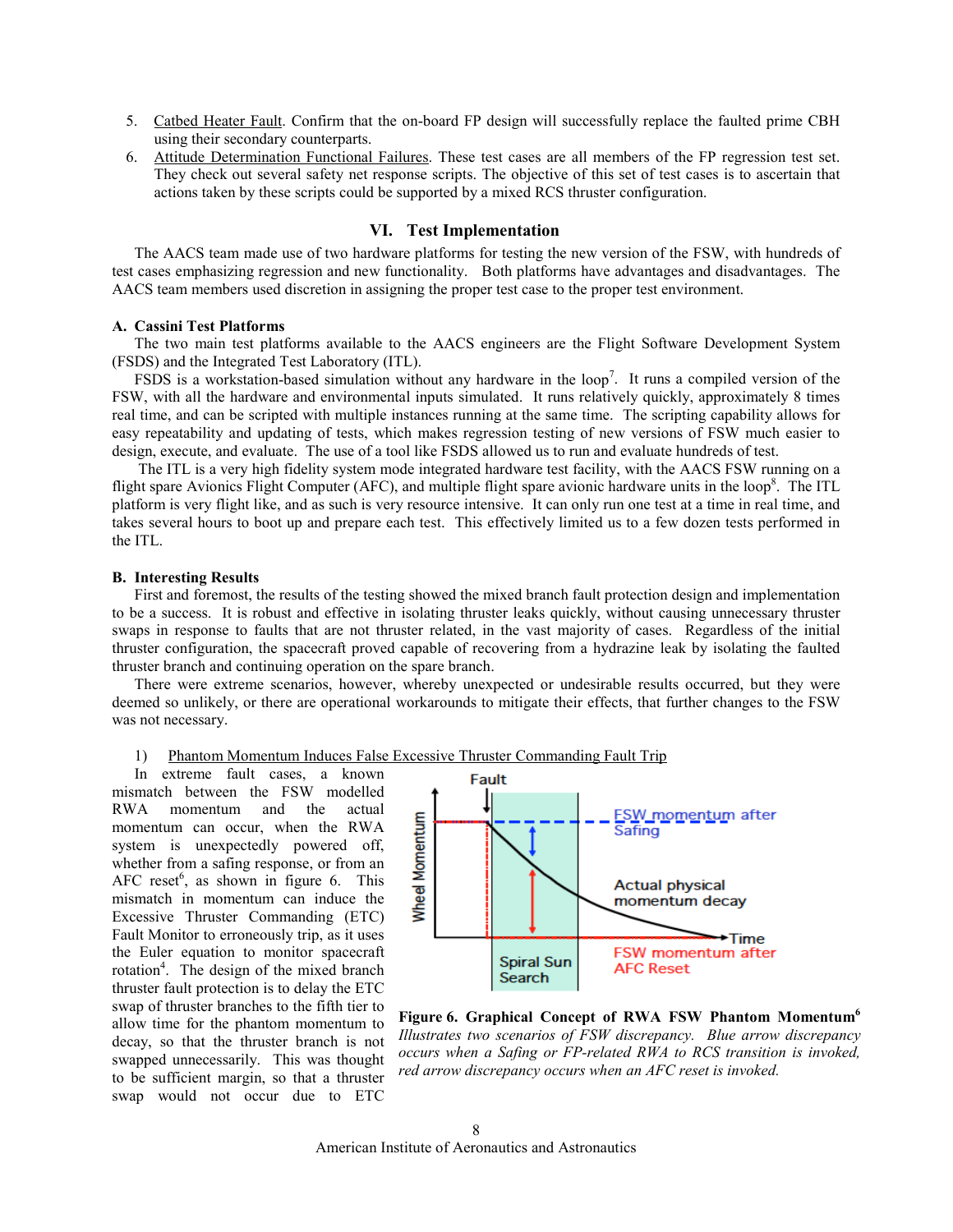responding to phantom momentum, but would still occur quickly enough in response to a real thruster leak.

This proved not to be the case, however, for a few extremely unlikely worst case instances of phantom momentum. One such case involved the spacecraft initially anti-sun pointed, with an induced AFC reset with loss of attitude knowledge and maximum possible RWA momentum. This induced a sun search with the maximum amount of phantom momentum possible. In this case, ETC tripped 6 times and induced an unnecessary thruster branch swap. In flight, operations rules and ground software prevent such a large amount of initial momentum on the RWAs, so the test case is deemed extremely unlikely to occur in flight. Regardless, it would not be catastrophic if it did occur, as the operators would simply command a swap back to the original thruster configuration. Since the undesired response was not catastrophic and is extremely unlikely to occur, we decided to leave the FSW unchanged, even though the original design intent was not completely satisfied under every circumstance.

## 2) Interfering Fault Responses

The AACS Fault Protection is object oriented, where multiple response scripts can be active at one time<sup>5</sup>. In the process of testing the mixed branch FSW update, we found a scenario whereby two response scripts interfere with one another in an undesired way. The ETC error monitor is supposed to allow for five trips of its momentum threshold before the response script swaps thruster branches in an attempt to isolate a suspected thruster problem. The FP software did not respond in the expected manner, however, when it came to a few particular test cases involving stuck closed thrusters.

In a test case involving a stuck closed Z1A thruster valve during change to the RWA momentum in RCS control, it turned out that the Excessive Thruster Commanding fault monitor tripped nine times before commanding a swap to the B-branch, which isolated the stuck closed thruster and remediated the fault. This occurred because another fault monitor, Excessive Attitude Error, was also tripping its threshold, and the two monitors share a common tier count parameter. Both monitors were overwriting the counter, so ETC actually tripped more than the design number of times before the thruster swap.

We were never able to cause this situation to occur in the many stuck open test cases we ran. Since a stuck closed thruster does not leak hydrazine, the extra tiers exercised before the thruster swap was not deemed a serious problem, and we decided against making further updates to the FSW.

## 3) Safety Net Fault Protection Responses

The test cases involving "safety net" Fault Protection responses provided results that proved challenging. Safety net Fault Protection responses like "Long Sun Search", "Suspend Attitude Control", and "Pause and Safe" are routines that react when lower level fault protection are unable to mitigate faults. Due to this design, excessive swapping of hardware will occur prior to fault mitigation if the remedy comes from these higher order responses. From a testing standpoint, when the engineer recognizes swapping thruster branches will cure the fault, a swap of IRUs or SRUs prior to mitigating the fault may be considered unnecessary. However, Fault Protection was architected such that lower level FP attempts all necessary hardware combinations prior to attempting substantial response actions like swapping primeness of the thruster branch set. A handful of test cases fell into extraneous hardware swapping; but since the fault was mitigated as intended, those test cases passed their success criteria.

# **VII. Conclusion**

The successful design, implementation, and testing of the update to Cassini's mixed RCS branch AACS Fault Protection Flight Software was a huge undertaking, the success of which required the collaboration of many talented individuals. This paper describes the challenges of designing and testing this update. Although the FSW has been successfully uplinked and is currently operating on board the spacecraft, several important lessons were learned along the way.

Future missions that make use of dual string propulsions systems would do well to take advantage of that fact in all aspects of the FSW. The Cassini AACS FSW was originally designed to properly handle a mixed branch propulsion configuration for nominal operations, but the fault protection software was not designed to handle this possibility gracefully. Much time and energy could have been saved if the mixed branch capability had been incorporated into the fault protection software at launch.

We found a few cases where a lack of strict adherence to the object-oriented paradigm caused unexpected results. The phantom momentum case had been known and published previously<sup>5</sup>, but the fault monitor counter interference case was not. Future missions would do well to implement strict controls on maintaining the objectoriented methods of data scope enforcement.